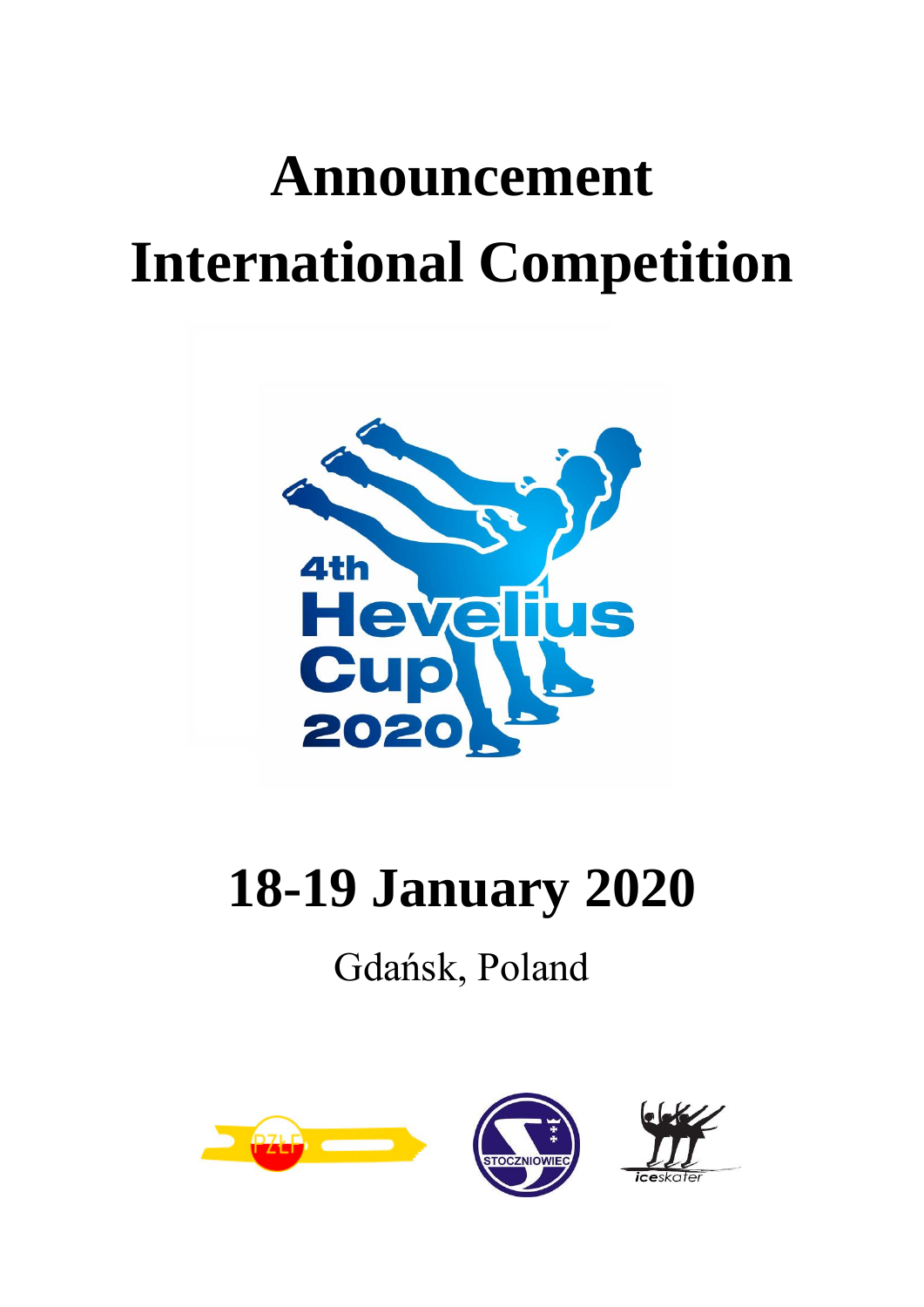

#### **ANNOUNCEMENT / INVITATION**

The Polish Figure Skating Association, GKS Stoczniowiec and SKF Iceskater have the pleasure to invite the ISU Members to participate in Hevelius Cup 2020. The event will take place on 18-19 January 2020 in Gdańsk, Poland.

#### **VENUE:**

Ice rink: Hala Olivia Al. Grunwaldzka 470 80- 309 Gdańsk Poland

- Two ice rinks closed and heated 30 m x 60 m
- Capacity of the arena: 5,500 people
- Warm up area
- The city center old town only 8 km away from the ice rink
- Parking area for buses
- Airport 12 km away from the ice rink public transportation to city
- Railway station 500 m away from the ice rink





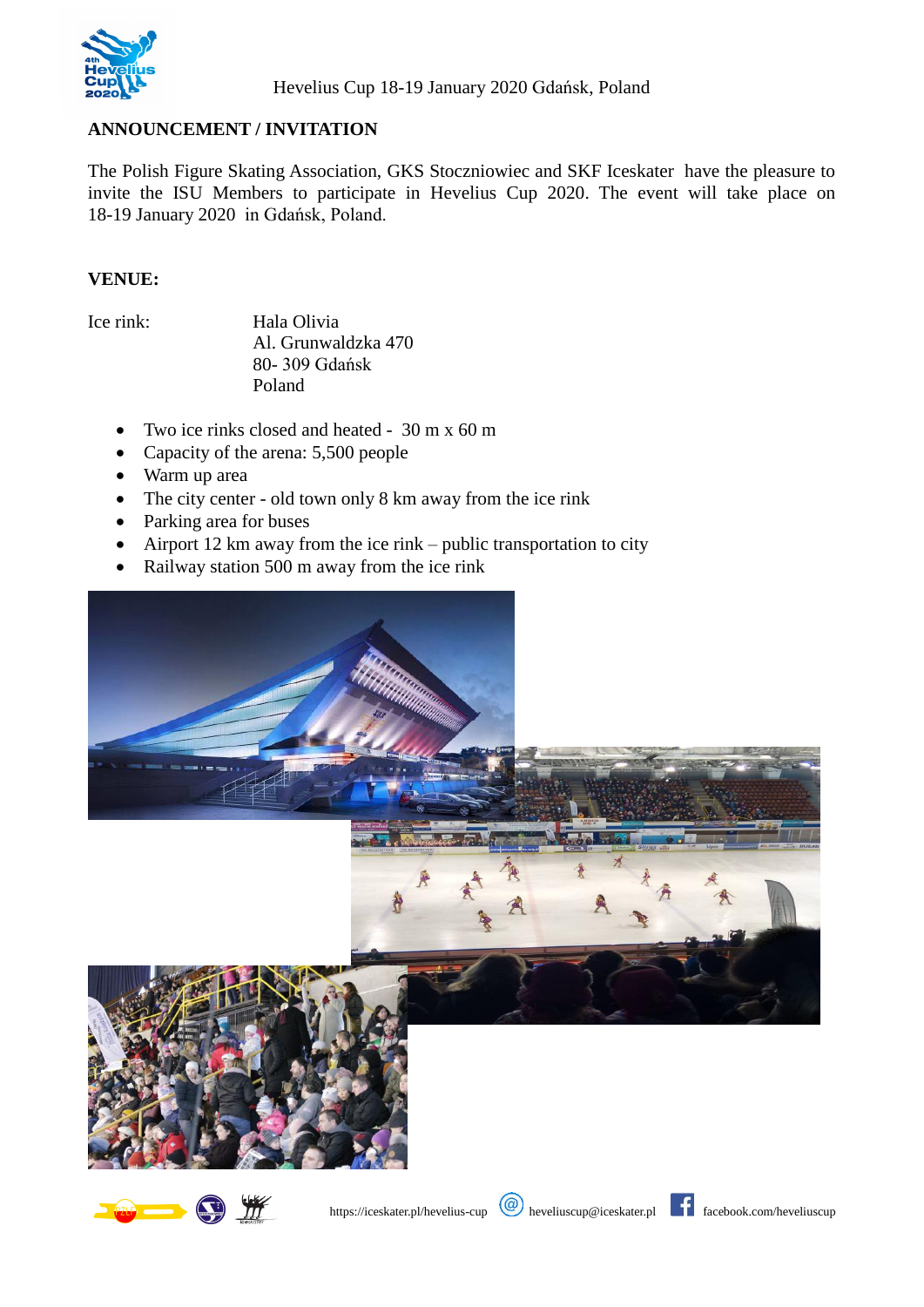

#### **CATEGORIES:**

Senior ISU

Junior ISU

Advanced Novice ISU

#### **TECHNICAL RULES AND REGULATIONS:**

Hevelius Cup 2020 will be conducted in accordance with the ISU Constitution, ISU General Regulations 2018 and Special Regulations & Technical Rules for Synchronized Skating 2018 as well as applicable ISU Communications. The teams must belong to an ISU Member (Rule 130, paragraph 7), the ages must be within the limits specified in Rule 108, paragraph 3. All skaters must qualify with regard to eligibility according to Rule 102 and participation and citizenship requirements according to Rule 109.

#### **Senior ISU:** according to ISU regulations

Shall consist of 16 skaters + max 4 alternates, who must have reached at least the age of 15 before the 1st July 2019.

- Short Program: maximum 2 minutes 50 seconds, Factor 0.8
- Free Skating Program: 4 minutes  $(+/-10 \text{ sec})$ , Factor 1.6.
- Elements: Comm. 2236 Senior Short Program and Senior Free Skating Program.

#### **Junior ISU:** according to ISU regulations

Shall consist of 16 skaters + max 4 alternates, who must have reached at least the age of 13 but have not reached the age of 19 before the 1st July 2019

- Short Program: maximum 2 minutes 50 seconds, Factor 0.8.
- Free Skating Program: 3 minutes 30 seconds (+/-10 sec), Factor 1.6.
- Elements: Comm. 2236 Junior Short Program and Junior Free Skating Program.

#### **Advanced Novice ISU:** according to ISU regulations

Shall consist of 16 skaters + max 4 alternates, who must have reached at least

the age of 10 but have not reached the age of 15 before the 1st July 2019

- Free Program:  $3 \text{ minutes } (+/- 10 \text{ sec})$ , Factor 1.6.
- Elements: Comm. 2238 Advanced Novice Free Skating Program.



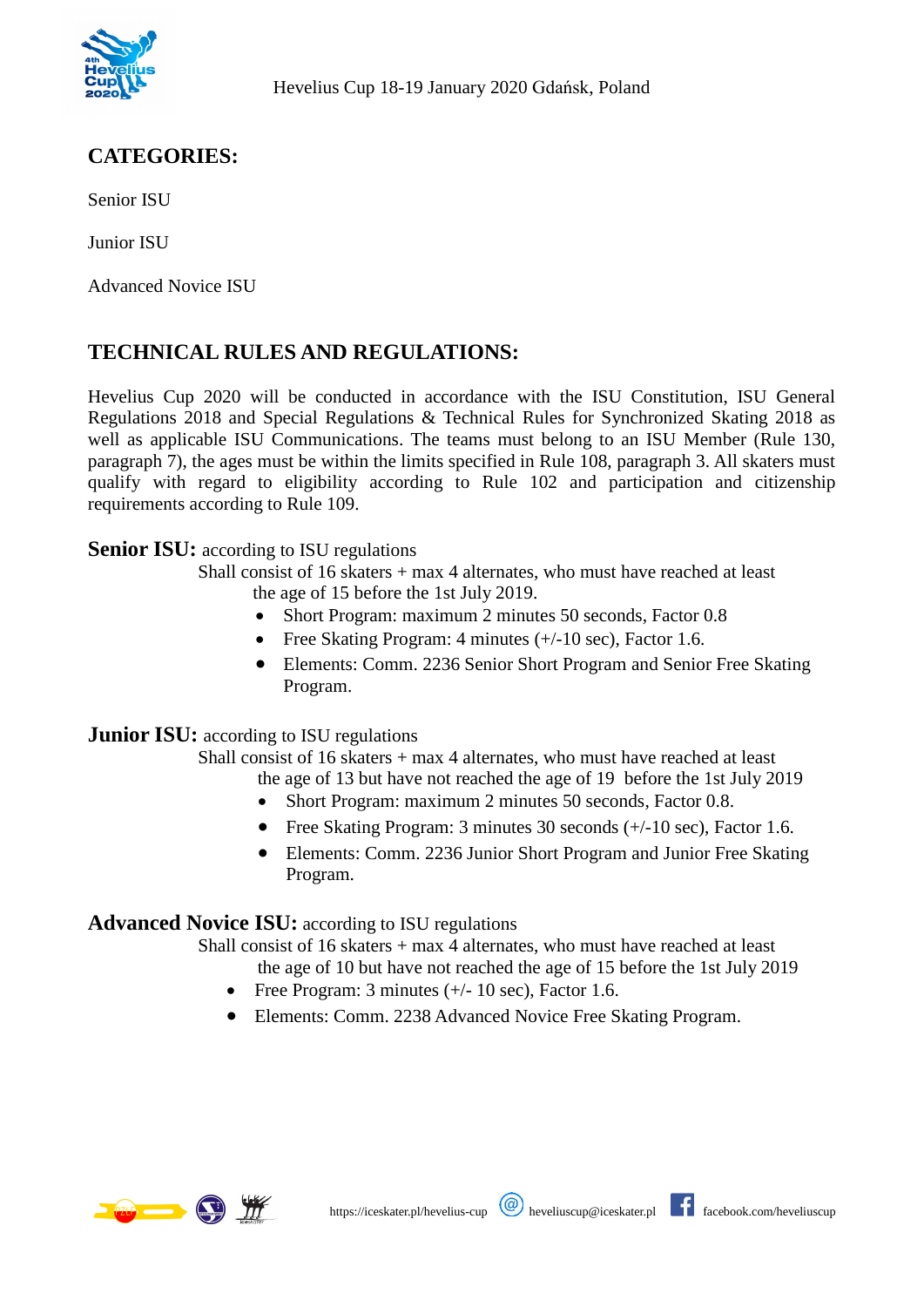

#### **ENTRIES/REGISTRATION:**

**Preliminary Entries** have to be sent to the Organizing Committee of Hevelius Cup 2020:

heveliuscup@iceskater.pl **not later than 1 November 2019.** 

**Final Entries** have to be sent **not later than 1 December 2019.**

All team members will need to identify themselves by a passport or an identity card when registering at the event.

#### **ENTRY FEE:**

All categories: **450 euro per Team**

Entry fee is non-refundable and payment slips will not be sent out.

#### **REGISTRATION:**

The registration and accreditation will take place at the ice rink on Friday 17 January and Saturday 18 January 2020,

#### **OFFICIAL PRACTICE ICE:**

| $\bullet$ | Senior – Short Program                              | - 10 minutes |
|-----------|-----------------------------------------------------|--------------|
|           | - Free Skating Program                              | - 12 minutes |
|           | • Junior – Short Program                            | - 10 minutes |
|           | - Free Skating Program                              | - 12 minutes |
| $\bullet$ | Advanced Novice – Free Skating Program - 12 minutes |              |

#### **UNOFFICIAL PRACTICE ICE:**

Unofficial practice ice is available for all teams on Friday the 17th January 2020, at Hala Olivia on official or practice ice rink (both rinks are in this same building and have 60 x 30 meter). Costs are  $\epsilon$  50 per block of 15 minutes.

#### **TIME SCHEDULE:**

The competition will be held on 18-19 January 2020. The schedule will be published after the preliminary entry on 10 December 2019.

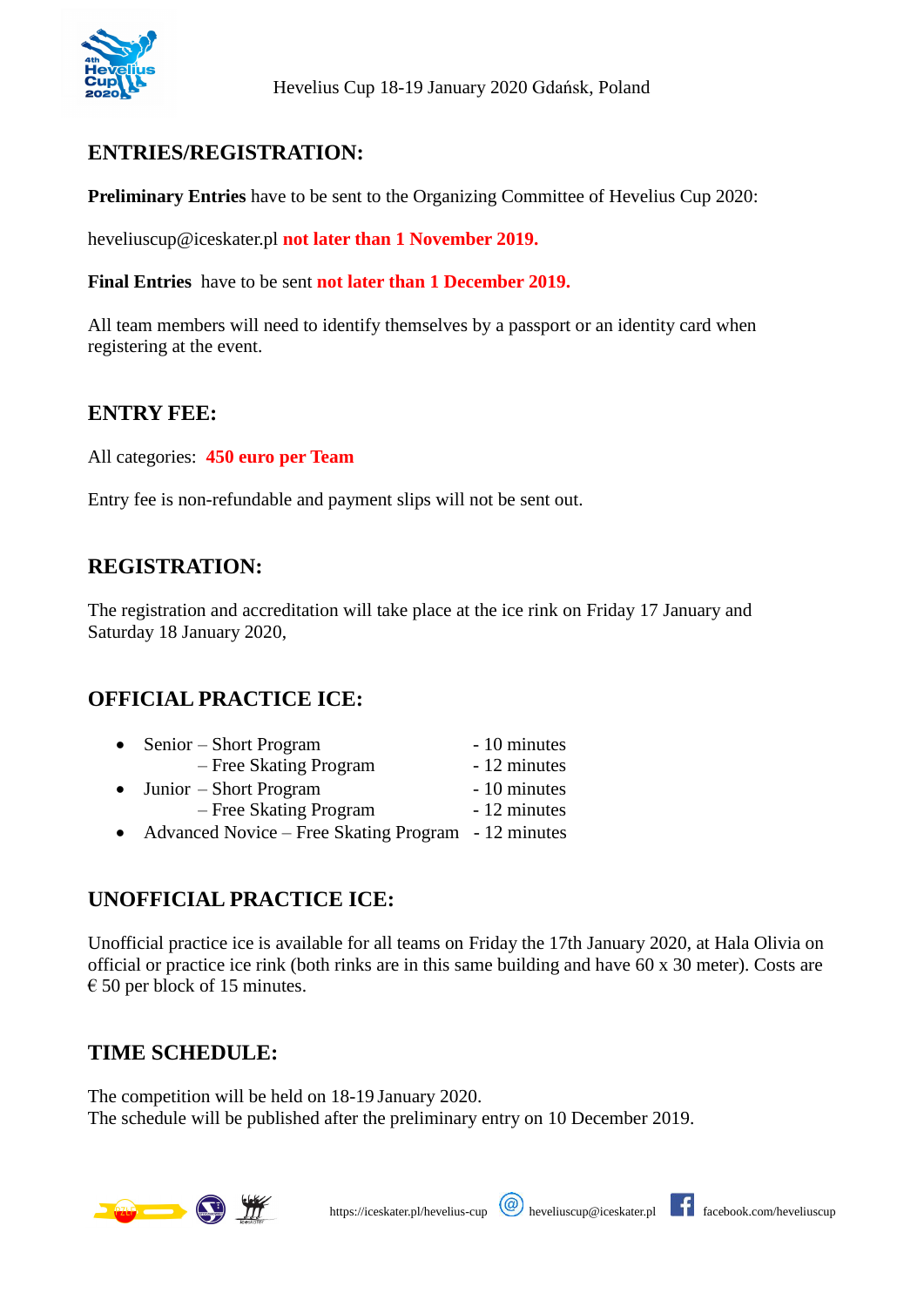

#### **JUDGES, REFEREE AND TECHNICAL PANEL:**

The Competition will be judged under the ISU system. Panel of Judges for each competition will consist of:

- 1 Referee,
- 1 Referee's Assistant Ice Level,
- $\bullet$  5-7 Judges.
- 1 Technical Controller,
- 1 Technical Specialists,
- 1 Assistant Technical Specialist,
- 2 Data/Replay operator.

Each participating ISU Member may nominate one (1) Judge, listed on the ISU List of Referees and Judges for Synchronized Skating.

The Referees, Technical Specialists, Technical Controllers, Data and Replay Operators will be nominated by the Organizing Committee and chosen from the ISU list for Synchronized Skating. Travel, accommodation and meals will be paid for Referees, Technical Controllers, the Technical Specialists and the Data/Replay Operators by by the Organizing Committee.

Initial Judges meeting/Technical Panel meeting will take place at: Hala Olivia – Ice rink on Friday 17 January 2020.

#### **DRAW:**

The draw will take place at the Hala Olivia  $-2$  representatives per Team.

#### **OPENING CEREMONY :**

The opening ceremony will be held on Sunday 19 January 2020 at 12:00 am.

#### **CLOSING CEREMONY :**

The closing ceremony will be held right after the end of the competition on Sunday 19 January 2020. Trophies will be awarded to the top three teams of each category.

#### **MUSIC:**

All teams shall provide their competition music of excellent quality not later than 1 January 2020 to heveliuscup@iceskater.pl and should bring a CD to the competition as backup.

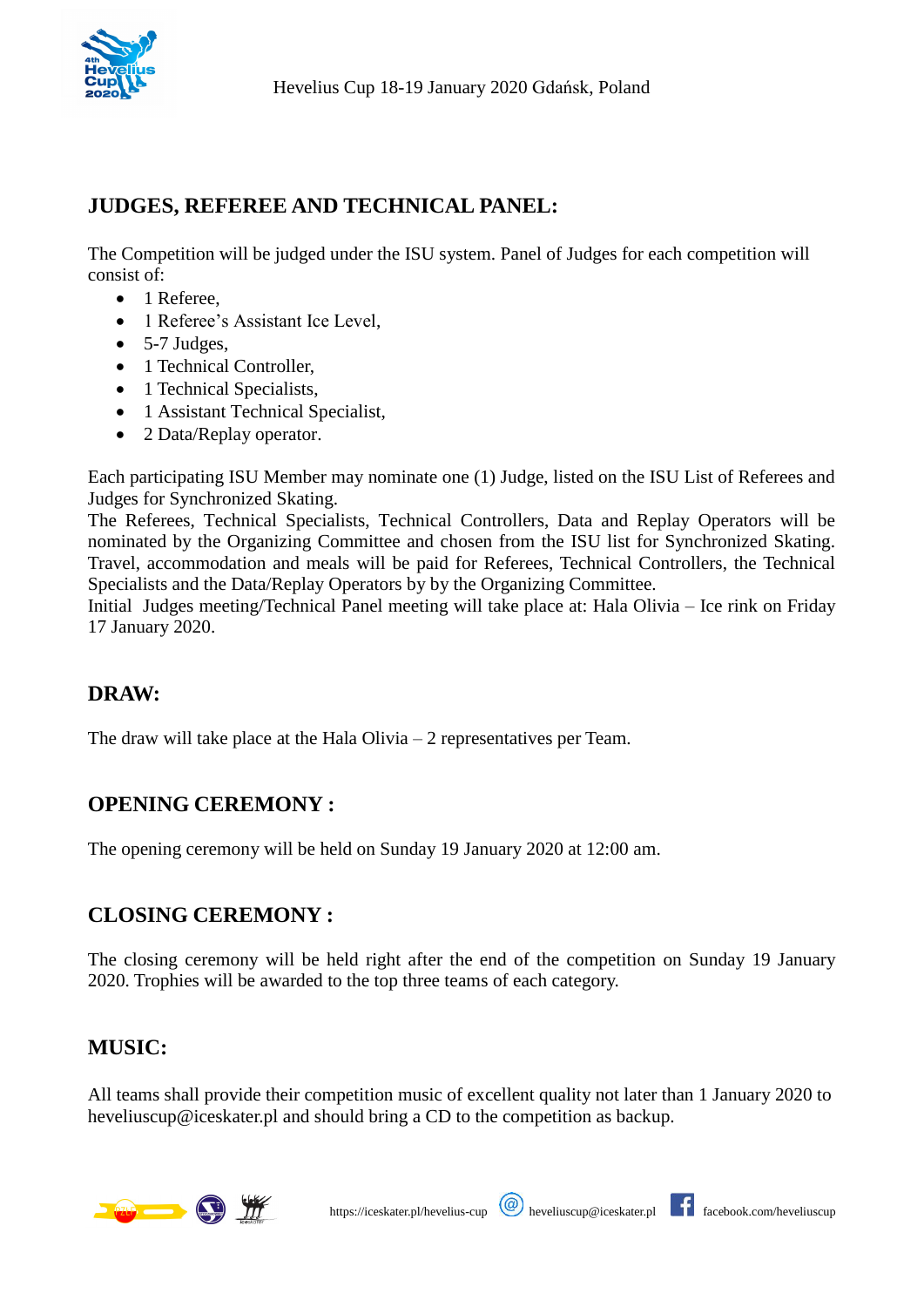

#### **DOPING:**

An anti-doping control may be carried out during the competition in accordance with the valid ISU Anti – Doping Code (ISU Communication No. 2213 and 2243 or any later update of the Communications.).

#### **PUBLICITY WAIVER:**

Each individual and/or team, waive any and all rights to financial remuneration or other compensation for the use or reproduction of their image or likeness, or that of their synchronized skating team, and grant permission to use same, as or in publicity prior to, during or following the Hevelius Cup 2020 in Gdansk, Poland.

#### **Accommodation & Meals:**

There will be a possibility to order meals for the teams and accompanies. More information we will sent you later.

We are also consulting special offer with hotels. We will inform you at a later about the possibilities.

#### **PRELIMINARY EVENT SCHEDULE**

#### **Friday, 17 January 2020**

- 15:00 20:00 Arrival and registration of participants
- 08:00 21:00 Extra practice ice
- 18:00 19:00 Draw Ceremony Advanced Novice, Junior and Senior
- 19:00 19:30 Team Leaders/Coaches Meeting
- 20:00 20:30 Initial Judges Meeting and Judges Draw
- 20:30 21:00 Initial Technical Panel Meeting

#### **Saturday, 18 January 2020**

- 08:00 14:00 Official Practice Junior and Senior Short Program, Advanced Novice Free Skating Program
- 15:00 18:00 Competition Junior and Senior Short Program
- 18:30 19:00 Draw FS Junior and Senior

#### **Sunday, 19 January 2020**

- 08:00 11:30 Official Practice Junior, Senior Free Skating Program
- 12:00 12:15 Opening Ceremony
- 12:30 17:00 Competition Junior Free Skating Program, Senior Free Skating Program, Advanced Novice Free Skating Program
- 17:15 18:15 Award Ceremony Junior, Senior, Advanced Novice
- 18:30 19:00 Round Table Discussion
- 19:00 19:30 Technical Panel Discussion
- 20:00 Officials Dinner (invitational)



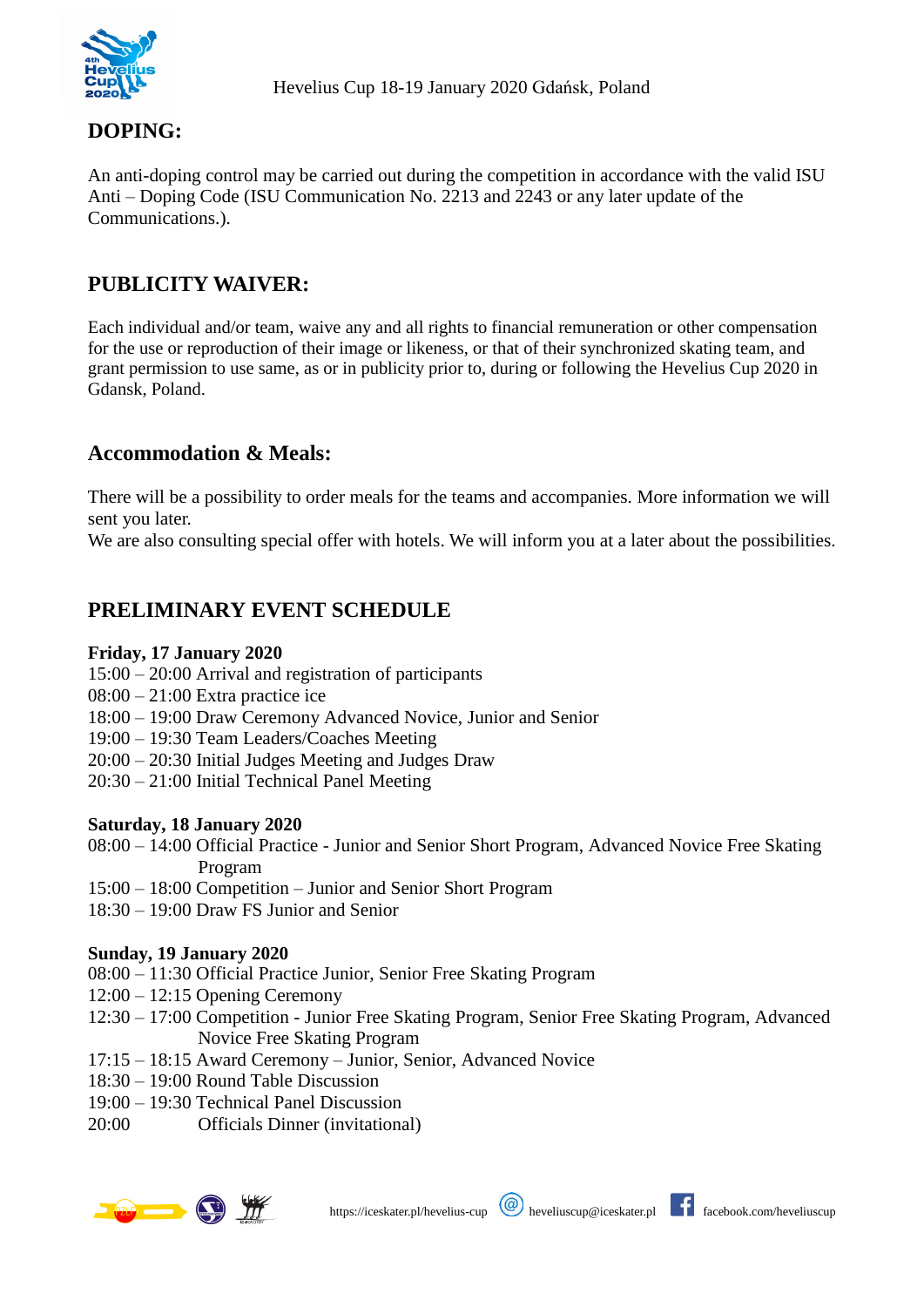

#### **Schedule is subject to change.**

#### **Transport:**

**By Plane:** <http://www.airport.gdansk.pl/>

If you need transportation from the airport, let us know. We will be happy to help.

**By Train:** http://www.intercity.pl/en/

[http://www.intercity.pl/pl/obrazy/lp/miedzynarodowe/WWW-PKP-LP-](http://www.intercity.pl/pl/obrazy/lp/miedzynarodowe/WWW-PKP-LP-MIEDZYNARODOWE_MAPA.png)[MIEDZYNARODOWE\\_MAPA.png](http://www.intercity.pl/pl/obrazy/lp/miedzynarodowe/WWW-PKP-LP-MIEDZYNARODOWE_MAPA.png)

**By Bus:** https://global.flixbus.com/

#### **VISIT 3 city: Gdansk – Sopot – Gdynia**

#### **http://guide.trojmiasto.pl/**



#### **<http://visitgdansk.com/en/>**